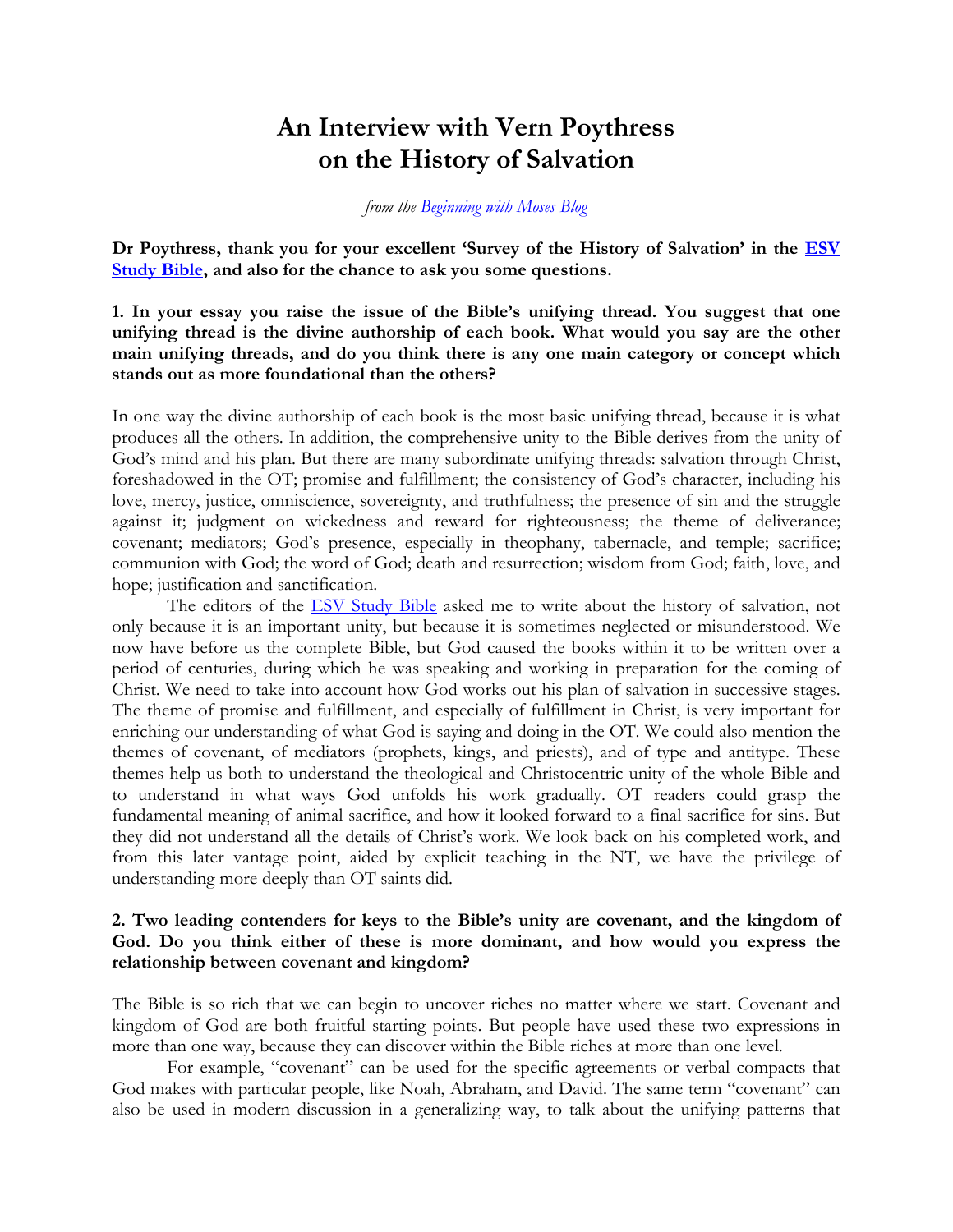characterize all God's relations with human beings, not simply those that the Bible happens to call a "covenant." I think these two viewpoints can be treated as perspectives on one another. The particularities of God's care for Abraham, and his promises to Abraham, are pertinent to us who through Christ have become Abraham's sons (Gal. 3:7, 29). The particularities become a window or perspective through which God enables us to see the general pattern of the new covenant (2 Corinthians 3) and what has been called "the covenant of grace." The "covenant of grace" is a label for the one way of salvation through faith in Christ, as that one way is worked out through the whole of history, and it designates the consistent pattern of relationship between God and man that this one way of salvation includes.

"Kingdom of God" can also be used in more than one way. It may describe God's universal rule over the whole world, from beginning to end: "The Lord has established his throne in the heavens, and *his kingdom* rules over all" (Ps. 103:19). Or, more narrowly, it may focus on Jesus' announcement of the coming of the kingdom of God such as was promised in the OT. The expression may then describe the climactic acts that the OT predicts, when God acts in power to bring salvation, especially through the death, resurrection, ascension, and on-going rule of Christ at God's right hand (Eph. 1:21–22). These different meanings can become perspectives on one another. Christ's resurrection from the dead is one particular instance of God's sovereignty, a sovereignty that he displays everywhere and through all time. But it is a climactic instance that throws light on all the rest. God always exercises his sovereignty through the Son, and on behalf of the Son (Heb. 1:3; John 13:31–32). The whole of history is moving forward to a time of glorification when Christ will be seen in his central role (Rev. 21:22–22:5).

When we think of either "covenant" or "kingdom of God" in its broadest sense, the concept is broad enough to include nearly everything within its scope. The word "covenant" typically focuses on God's relation to human beings. But if we desire we can expand our idea of "covenant" to include God's relation with the whole of his creation (Jer. 33:20), as long as we remember that mankind plays a central role with the created order. Covenant is the means through which God works out his kingly purposes and establishes the climactic phase of his rule. So covenant is part of kingdom. Conversely, God exerts his rule on behalf of his people, for the glory of Christ who is head of his people. So kingdom exists for the sake of Christ, who is the heart of the covenant (Isa. 42:6; 49:8). Either one of these can be viewed as "dominant," if we enrich its meaning sufficiently.

## 3. How would you describe the relationship between the unconditionality / conditionality of the covenants in the Bible, and what difference should this understanding make to our Bible reading as we come across the various covenants in the text?

One of the challenges with respect to understanding covenants is that there is more than one particular covenant in the Bible. We must be careful to study the particularities of each covenant, as well as to see lessons with respect to the general pattern (an overall covenant of grace). For example, God makes a covenant with Noah after the flood, in Gen. 9:1-17. It includes Noah's descendants (9:9). God makes a promise not to bring another flood to destroy the earth, and gives the rainbow as a sign. The promise is valid for all Noah's descendants. In the ordinary sense, this is an "unconditional" covenant. There is no extra condition, no "if" clause. God does not say, "I promise this *only if* your descendants obey me." Similarly, we can find no obvious added conditions when God promises to Abraham that he will bring the Israelites out of Egypt (Gen. 15:13–16). On the other hand, in the covenant of circumcision in Genesis 17, there is a kind of "condition": someone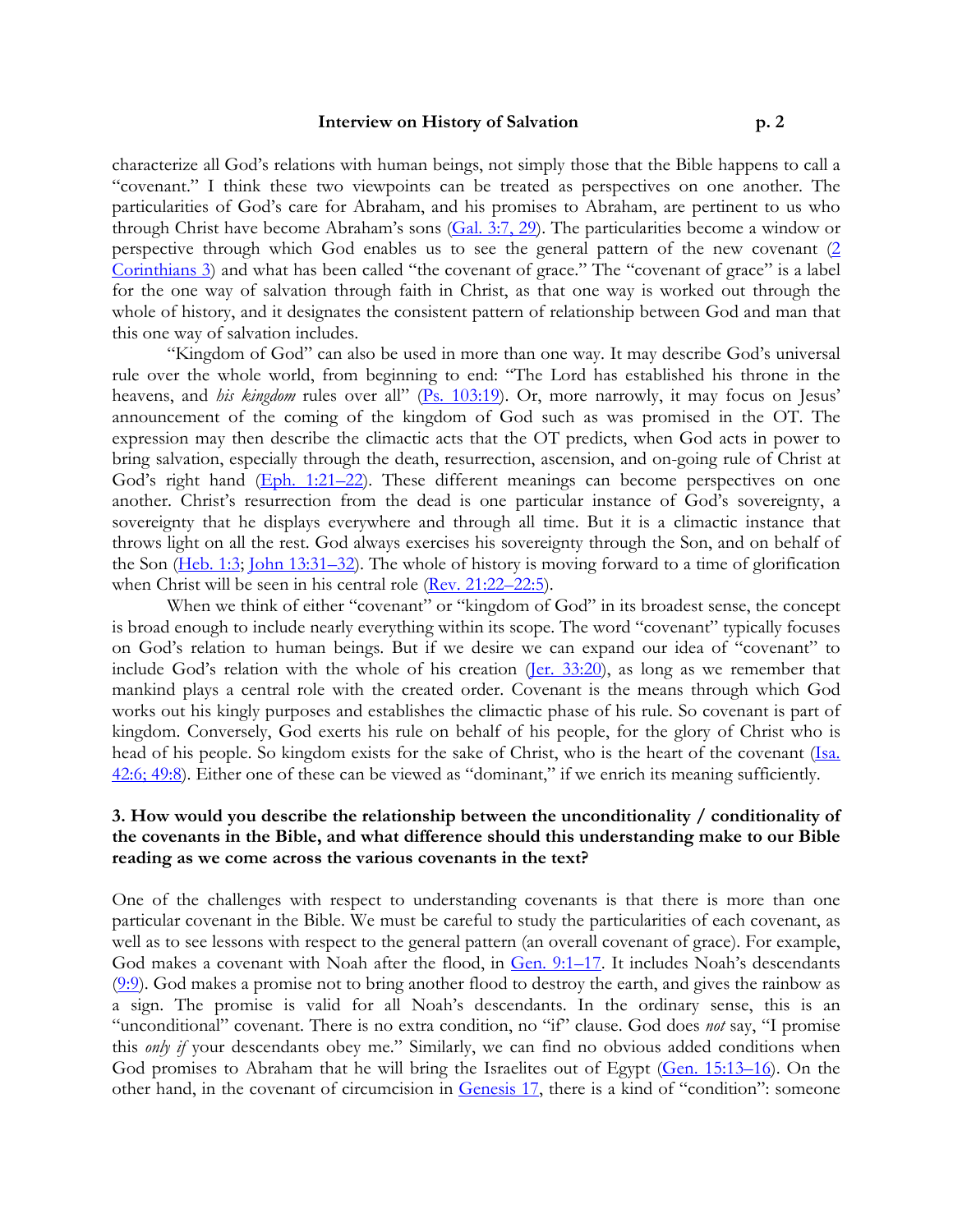who is uncircumcised "shall be cut off from his people"  $(17:14)$ . So circumcision is a kind of "condition" for Abraham's descendants. In Deuteronomy, as part of the covenantal relation between God and Israel, God requires that Israel remain faithful to him, and threatens to put them into exile if they persistently disobey (Deuteronomy 28). Their obedience is a "condition" for remaining in the land.

Many people are most interested in what to think about God's promises of final salvation through Christ. These promises are most fully articulated in the NT, and are associated with the new covenant. The promises always come in relation to Christ, who is both God and man (Heb. 1:3; 2:11, 14). As man, Christ was required to trust in God the Father and to obey the Father's will. These requirements for Christ were, in a sense, "conditions." Apart from his trust and his obedience, no one would have been saved. At the same time, because Christ is God, and because God promised in the OT that he would infallibly accomplish salvation (Isa. 42:3-4), Christ's obedience was guaranteed. That does not make his obedience easy or trivial. Remember how he prayed in the Garden of Gethsemane. Hebrews comments on the deep reality of his obedient suffering: "In the days of his flesh, Jesus offered up prayers and supplications, with loud cries and tears, to him who was able to save him from death, and he was heard because of his reverence. Although he was a son, he learned obedience through what he suffered" (Heb. 5:7-8). Salvation involved a "condition," that is, Christ's suffering and obedience. These had to take place if we were to be saved. At the same time, God through his prophetic word unconditionally guaranteed that Christ would meet the conditions!

Since Christ is fully man, God as God had a relationship to Christ the man, and this relationship between God and the man was, in the general sense, "covenantal." God on his part made commitments to Christ in his OT promises. Christ, in his earthly life, committed himself to following the Father's way. This covenant between God and Christ was both "conditional" involving the necessity of Christ's obedience—and "unconditional"—guaranteed by God. So the words "conditional" and "unconditional" must be used with care. We have to ask ourselves not only which covenantal relation we are discussing, but what aspect of that relation.

When we turn to God's promises of final salvation to us, they are based on Christ. These promises are secure, because Christ has accomplished full salvation, not merely the possibility of salvation: "Whoever feeds on my flesh and drinks my blood has eternal life, and I will raise him up on the last day" (John 6:54). "And this is the will of him who sent me, that I should lose nothing of all that he has given me, but raise it up on the last day. For this is the will of my Father, that everyone who looks on the Son and believes him should have eternal life, and I will raise him up on the last day" (John 6:39–40). "My Father, who has given them to me, is greater than all, and no one is able to snatch them out of the Father's hand" ( $\boxed{\text{Ohn } 10:29}$ ). Thus, we can say that when we believe in Christ, we are "unconditionally" saved. But then is belief in Christ a kind of condition? Clearly it is. And belief means really trusting in Christ, not merely mouthing words in which we verbally say that we are trusting. Belief is itself a product of God's prior purpose for us: "No one can come to me unless the Father who sent me draws him. And I will raise him up on the last day" (John 6:44).

Some people have postulated that God's initiative in choosing us and "drawing" us goes back ultimately to his foreseeing our future faith. But this order reverses the order of the Bible. This reversal says, in effect, "as many as believed were appointed by God to eternal life." But the Bible says the opposite: "as many as were appointed to eternal life believed" (Acts 13:48). God's appointment, that is, his choosing us to be saved, is unconditional. It does not depend on our belief or on anything in us. "What do you have that you did not receive?" (1 Cor. 4:7). But when God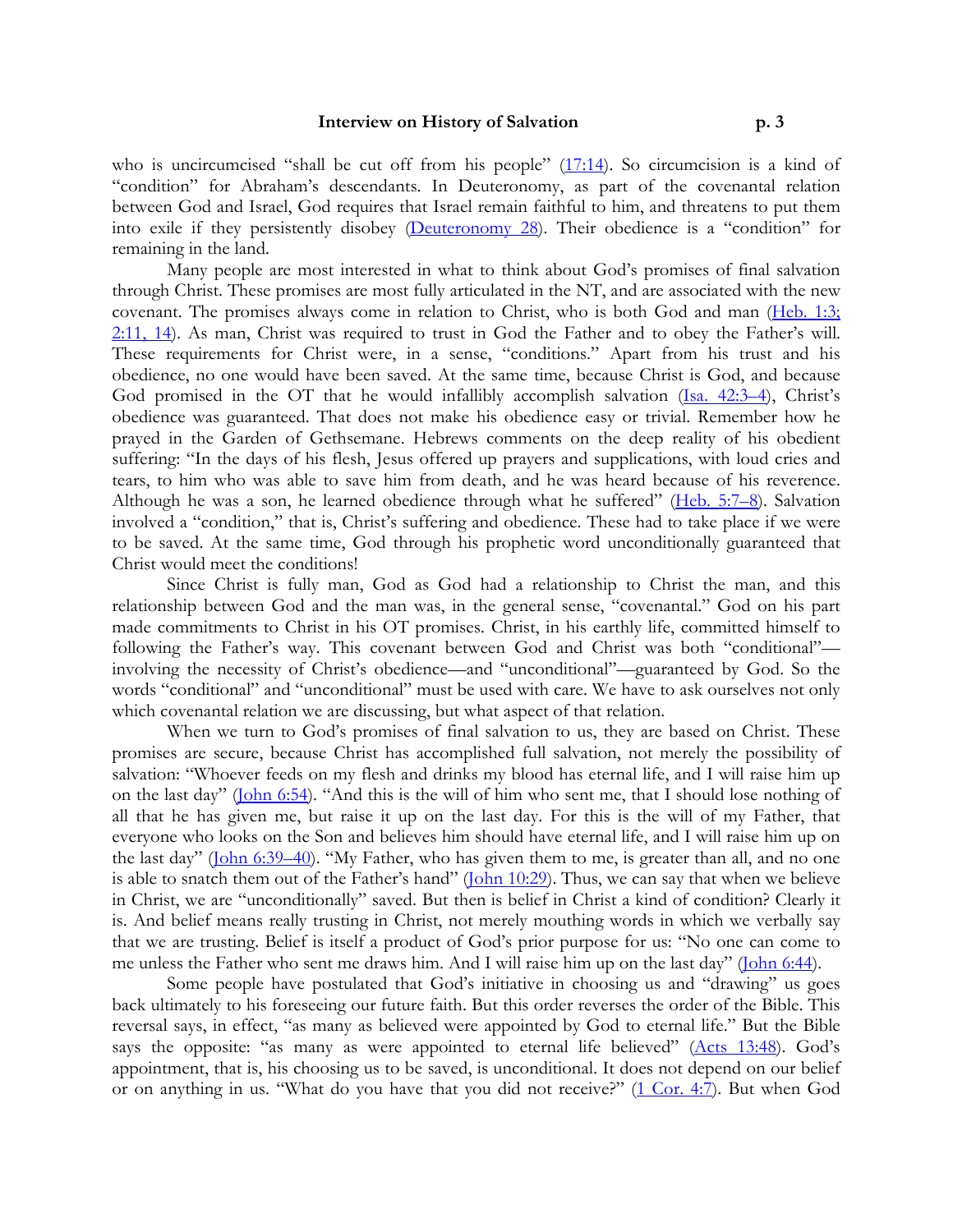draws us to Christ, he provides everything that we need, both faith and the power for new living in fellowship with Christ. Faith and new, holy living are both indispensable parts of the Christian life. They are "conditions" in this sense. But God undertakes through Christ to work in us; Christ's own power is the guarantee that we will continue: ". . . work out your own salvation with fear and trembling, for it is God who works in you, both to will and to work for his good pleasure" (Phil. 2:12– 13).

We should also say that joining the church brings a person into a kind of covenantal relationship with God, since the person makes promises to God at the time of his baptism. But being baptized does not guarantee that a person is eternally saved. The Bible frankly described the possibility and the reality of apostasy—some people fall away from a faith that they earlier professed: "They went out from us, but they were not of us; for if they had been of us, they would have continued with us" (1 John 2:19). The "going out" describes apostasy, falling away from the Christian community, the church. Apostasy is like a negative condition. If you are to be saved, you must not apostasize. But this teaching is not inconsistent with the security of salvation for those who trust in Christ. First John says, "They were not of us." Apostasy reveals openly what was true even beforehand: that the apostate heart was never set on genuinely trusting in Christ in the first place.

A short summary might say that the instances of unconditional promises in the OT anticipate the security that God gives us when he guarantees eternal salvation in Christ. The instances of conditions in the OT anticipate both the necessity of Christ's own obedience, and the reality that when God works salvation in us, he brings about obedience in us. This working in us is part of the total process of salvation.

# 4. Your essay provides a very helpful explanation of one aspect of the covenant promises the promise of offspring to Abraham. The are also specific promises to Abraham about land, and concerning God's rule or blessing. Could you tease out the biblical theology of these two facets just as you have done for the 'offspring' theme?

Galatians 3:7 indicates that those who believe in Christ are "the sons of Abraham." That is an instance of the theme of offspring. Christ is the principal offspring of Abraham, according to Gal. 3:16. And then when we trust in Christ, we are united with him, and we receive what he has accomplished for us. Since he is Abraham's offspring, we are too. Since he receives "the blessing of Abraham" (Gal. 3:8, 14), we do too. Since he is an heir of Abraham, we are too: "And if you are Christ's then you are Abraham's offspring, heirs according to promise" (Gal. 3:29).

The language of inheritance in Galatians has a close relation to God's giving of the land of Palestine to Abraham. The land was inherited by his descendants, and passed down from father to son. The passing down goes all the way down the genealogical lines until it comes to Christ, who inherits everything: "For all the promises of God find their Yes in him" (2 Cor. 1:20). Christ inherits not only Palestine, but the whole earth, of which Palestine was a type or shadow: "All authority in heaven and on *earth* has been given to me" (Matt. 28:18). Therefore, we who belong to Christ inherit the earth: "For all things are yours, whether Paul or Apollos or Cephas or the world or life or death or the present or the future—all are yours, and you are Christ's and Christ is God's (1 Cor. 3:21–23). Thus, those who belong to Christ inherit with him—both the status of being sons, inheritance of the land, and fullness of blessings.

Are these blessings only "spiritual"? Abraham himself came to understand that the blessings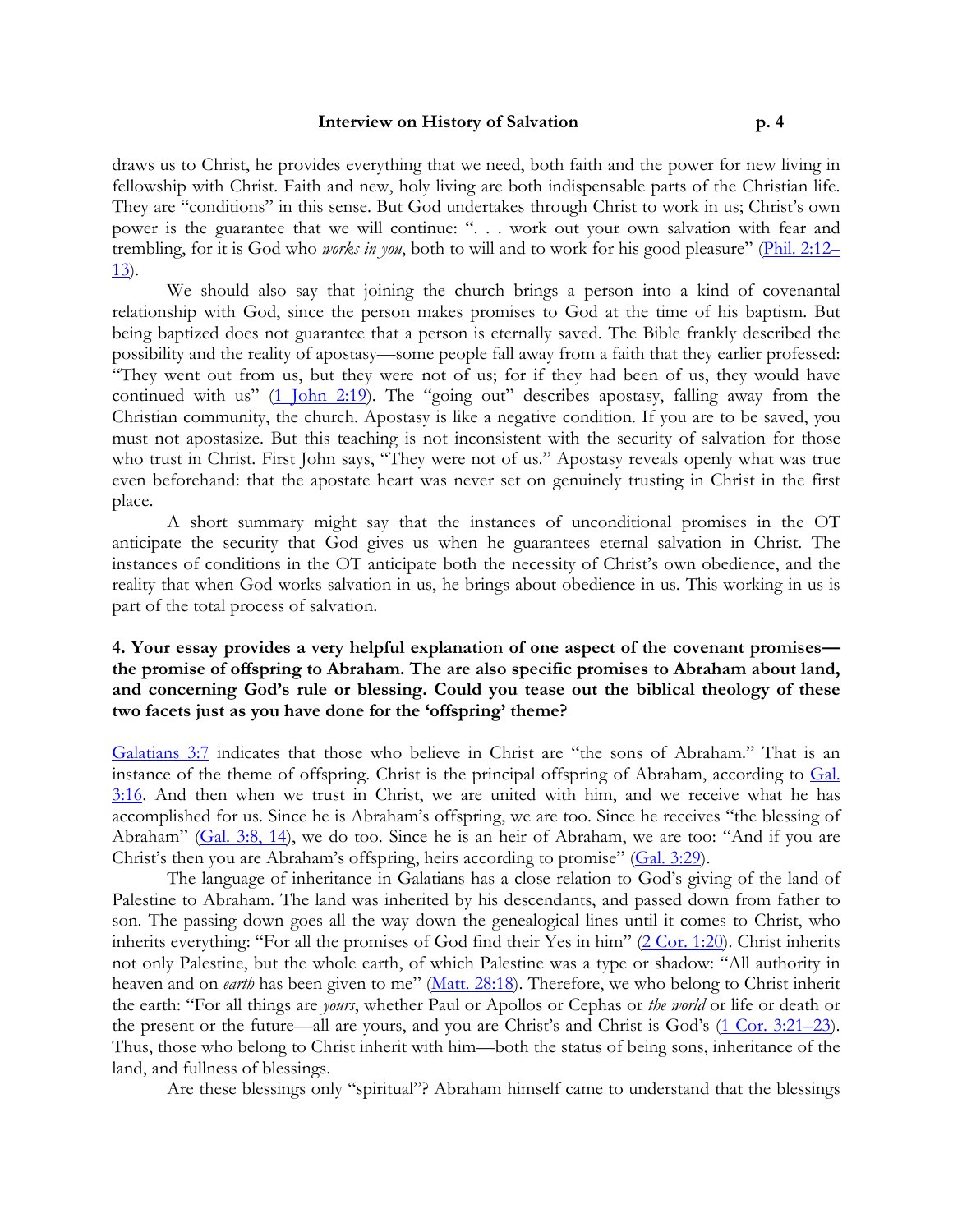of fellowship with God were eternal, and were not exhausted by merely temporary material blessings:

"These [including Abraham] all died in faith, not having received the things promised, but having seen them and greeted them from afar, and having acknowledged that they were strangers and exiles on the earth. For people who speak thus make it clear that they are seeking a homeland. If they had been thinking of that land from which they had gone out, they would have had opportunity to return. But as it is, they desire a better country, that is a heavenly one. Therefore God is not ashamed to be called their God, for he has prepared for them a city."  $(Heb. 11:13-16)$ 

We too look forward to the same city, the heavenly Jerusalem, which comes down to the earth and so includes the dimension of physicality, and includes a physical resurrection in a new heaven and new earth (Rev. 21:1–2). While we are in this life, we will have tribulation—as did Abraham (Acts 14:22).

In sum, we can say that through Christ the Israelite we inherit the land and all its blessings, which are ultimately tokens of God's favor. But we must wait patiently and suffer in this life, looking forward to possessing that full inheritance and the fullness of blessings in the new earth.

# 5. You also have some excellent material on Christ in the OT, and Christ as Mediator. What practical difference should a passage like Luke 24:25–27 have on our reading of the OT? For instance, does it mean that we should try to discern in every single OT passage lines of connection to Christ? Can you give some guidance here on when, where and why Christological connections are valid?

The theme of mediation in the OT is one of the most important aids to seeing how Christ is there in the OT. In the OT, God was holy and the people were sinful. A major difficulty! How can God meet sinful people without destroying them? (The question is pointedly exemplified in Ex. 33:20.) Only through Christ. So all God's relations to people after the Fall depend on Christ. We know that the principle of Christ's mediation is true theologically, even when the text does not explicitly mention the difficulty created by sin. The necessity for Christ's mediation in God's relations in the OT gives us a good start in understanding the OT Christologically. And then there are specific persons and institutions that function in a mediatorial role, such as prophets, kings, the tabernacle, the temple, the altar, and the sacrifices.

In addition to this principle of mediation, I think there are several other helps to guide our understanding of the OT. (Our ultimate help is of course the Holy Spirit.) First, what we find in any one passage of the Bible should be consistent with what the Bible teaches elsewhere. The most important check on our ideas is Scripture itself. Whenever the NT quotes from the OT to show a connection to Christ, we have an important starting point for our own reading of the OT. Something that we think may be hinted at in one passage should be checked out by what Scripture teaches clearly in other places. The Bible alone has infallible authority. Both our own ideas and the ideas of others have to be sifted by the Bible as our standard.

Second, the Bible shows the progressive character of revelation. What was promised in the OT is spoken of more fully and openly in the NT  $(Eph. 3:4-6; Heb. 1:1-3)$ . So we should not be finding in the OT any fundamentally new teaching that is not found in the NT.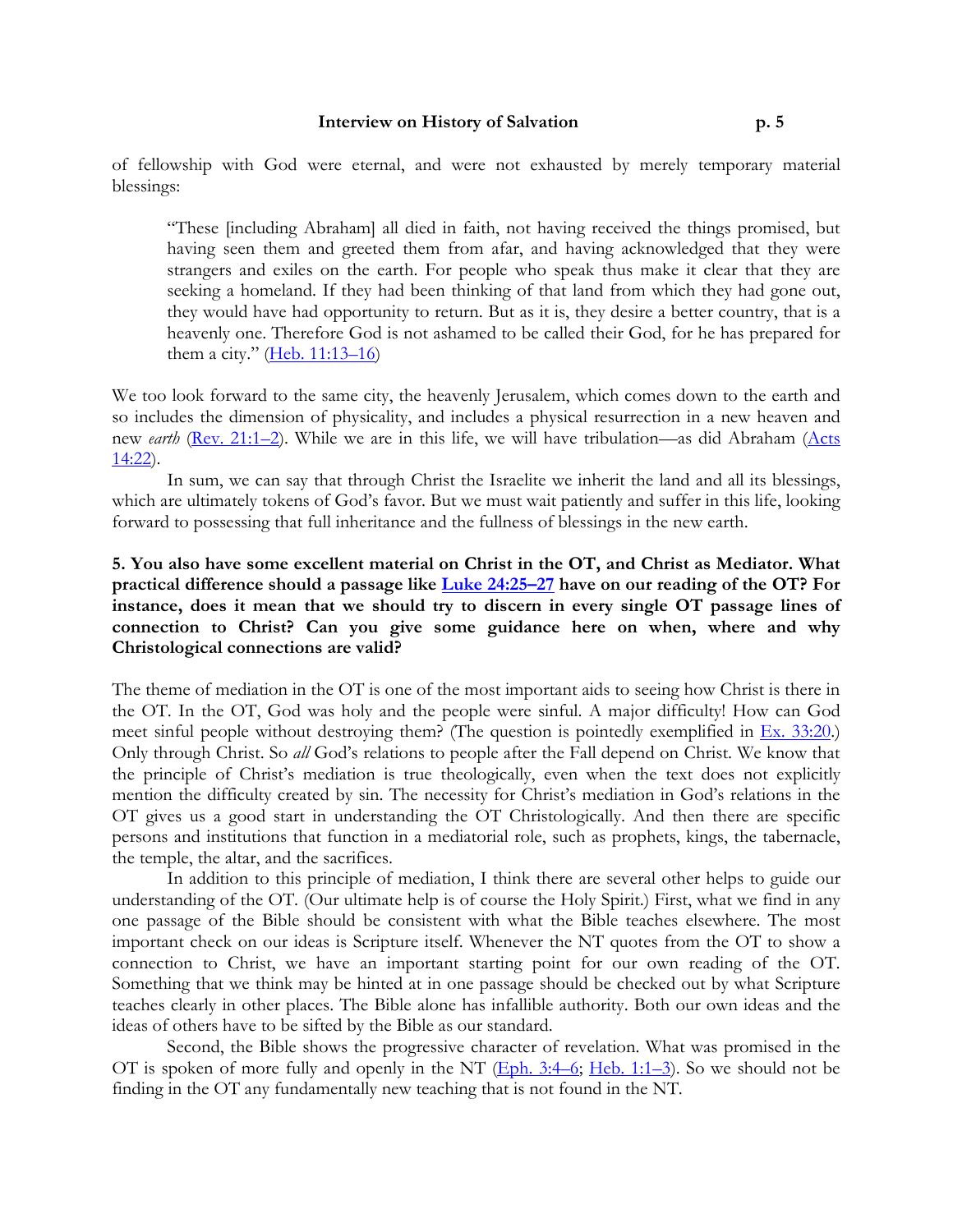Third, we need to pay attention to the immediate context of a passage, as well as the context of the whole Bible. Do not just look at a single word, or a single verse, but ask how what is said at one point fits into the context of God's relation to Israel, and into his whole plan. As a negative example, consider the proposal that any time we find a tree or wood in the OT, it points to the cross. Is that right? We do believe that Christ died on a cross, and the truth about the cross must be connected with the OT. But we can also feel a certain arbitrariness in just drawing a line directly from the cross to wood. Why? Because we should be asking what role wood plays in its context.

The beams of the tabernacle were made of acacia wood  $(Ex. 26:15-30)$ . That is not wood in the role of execution (the cross), but wood in the role of holding things up and giving them firm structure. I believe that the tabernacle is related symbolically to the OT picture in which God the Creator builds the whole world as his large-scale house  $(Ps. 104:2; \text{ Amos } 9:6)$ . It points then to God's wisdom as builder, and to his own firmness and faithfulness, which is behind the stability of our world order. At the same time, the tabernacle offers us that same wisdom and faithfulness and stability when we approach God for forgiveness and fellowship, in the context of our need for redemption. The stable structure of the tabernacle points to Christ as the wisdom of God (Col. 2:3), who is faithful and who gives us stable forgiveness. "He is able to save to the uttermost those who draw near to God through him, since he *always* lives to make intercession for them" (Heb. 7:25). And of course the tabernacle points forward to Christ's body, which is the final tabernacle (John 2:19), which God "built up" again in the resurrection.

Fourth, we should be open for God to teach us in ways that surprise us and convict us. If you are just finding the same thing in the Bible every time that you read about wood, you are not really learning anything new, and you are not open to the transforming things you will find when you really listen carefully, paying attention to the context and asking God to teach you.

Fifth, we should pay attention to the body of Christ. Suppose that you see some new idea as you are thinking about the acacia wood in the tabernacle. Can you share your new idea with other members of the body, so that they can profit? For them to profit, you have to be able to some extent to "connect the dots." With acacia wood and the cross, other people are not going to be able to see the connection, because you can't produce a step-by-step path. It seems arbitrary (other than the fact that both are wood). If, on the other hand, you go from the tabernacle to Christ's body, or from the tabernacle to Christ's wisdom, you have a way of showing others that your ideas come from the Bible itself. Other people's confirmation of your ideas is important, because none of us is infallible. In this connection, humility is important. Do not get enamored with your own cleverness!

It is not fashionable nowadays, but I confess that I do believe that every passage, and even every word, of the OT reflects Christ. At a minimum, we expect it to be so because Christ is God. God is three Persons, and all three Persons are present whenever God speaks in the OT. So Christ is present. Moreover, God's speaking in the OT is mediated speaking. It must be, or else we as sinners would die as a result of hearing him. In addition, *John 1:1* identifies Christ as the eternal Word, by whom all things were made. The Word is the source of order for the whole of creation, including the order of language, even down to its details. But I hope that these observations of mine are the opposite of arbitrariness. I am intending to suggest paths that the Bible itself opens for us for our meditation.

6. Calvin says in Institutes II.x.2 that the Jews 'had and knew Christ as Mediator, through whom they were joined to God and share in his promises'. You suggest that 'The instances of salvation in the OT all depend on Christ'. Could you explain how Christ was Saviour of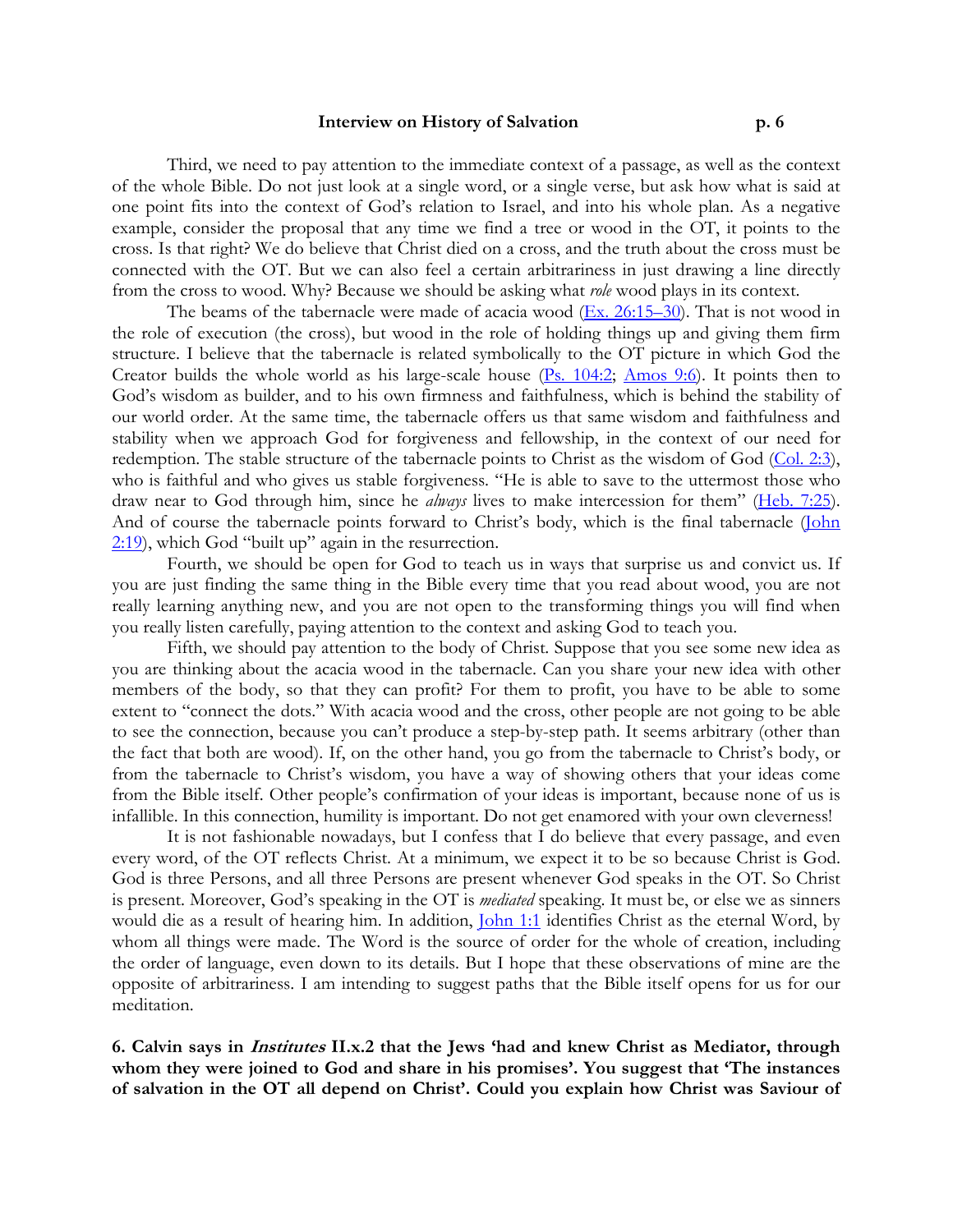#### the OT saints, and whether you understand this in the same sense as Calvin, i.e. the Jews actually knowing Christ?

I agree with what Calvin said. Christ was presented to OT saints both through God's promises of future salvation and through types (shadows) that prefigured his work, such as animal sacrifices, priests, the exodus, and other instances of deliverance. And even when Christ is not directly mentioned, God reckoned with Christ's work when he forgave OT saints and when he blessed them in spite of their failings. The benefits of Christ's mediation were already being made available. The saints in the OT had faith in Christ as the coming climactic deliverer. But they knew less about him that we can know now when we look back on his completed redemption.

# 7. For someone coming to biblical theology from a world strongly oriented to systematic theology, how would you explain the differences and the relationship between the two disciplines?

Different people have had different conceptions of both biblical theology and systematic theology, so it is wise to ask what people mean in both areas, as well as to look at the relation between the two areas. I would myself describe systematic theology as study of the Bible's teaching in which we try to synthesize and then summarize what the Bible as a whole teaches about all kinds of topics—God, man, Christ, sin, salvation, and so on.

In some contexts the expression "biblical theology" simply means theology built on the Bible; that is, it is systematic theology done in the right way. But there is also another possible meaning. Biblical theology, as described by Geerhardus Vos, studies the Bible with a focus on its history, the history of revelation and of redemption. Whereas systematic theology is topically organized, biblical theology is historically organized. It looks at the progress of God's work and his revelation through time. In addition, biblical theology more broadly conceived can study the themes that are distinctive to a particular book of the Bible, or to books written by a single human author (for example, Paul's letters).

At their best, biblical theology and systematic theology interact and help to deepen one another. Systematic theology provides doctrines of God's sovereignty, of revelation, of God's purposes, and of the meaning of history that supply a sound framework of assumptions for the work of biblical theology. Biblical theology at its best deepens the appreciation that systematic theology should have for the way in which, in interpreting individual texts and in uncovering their relation to a whole topic, the context of texts within the history of redemption colors the interpretation. Biblical theology may also bring to light new themes that can be the starting point for systematic-theological explorations into new topics that can receive fuller attention. For instance, the theme of life and death as it develops in the course of the history of revelation can become the starting point for discussing ethical questions about modern medicine and the issue of euthanasia.

# 8. Can you comment on what you think the main dangers are in reading the Bible without a grasp of its big picture?

If we do not think deeply about the big picture that the Bible provides, we are likely in practice either not to think about big pictures at all, or to take our big picture directly from some modern worldview like evolutionary naturalism. And then that corrupts our understanding of the Bible.